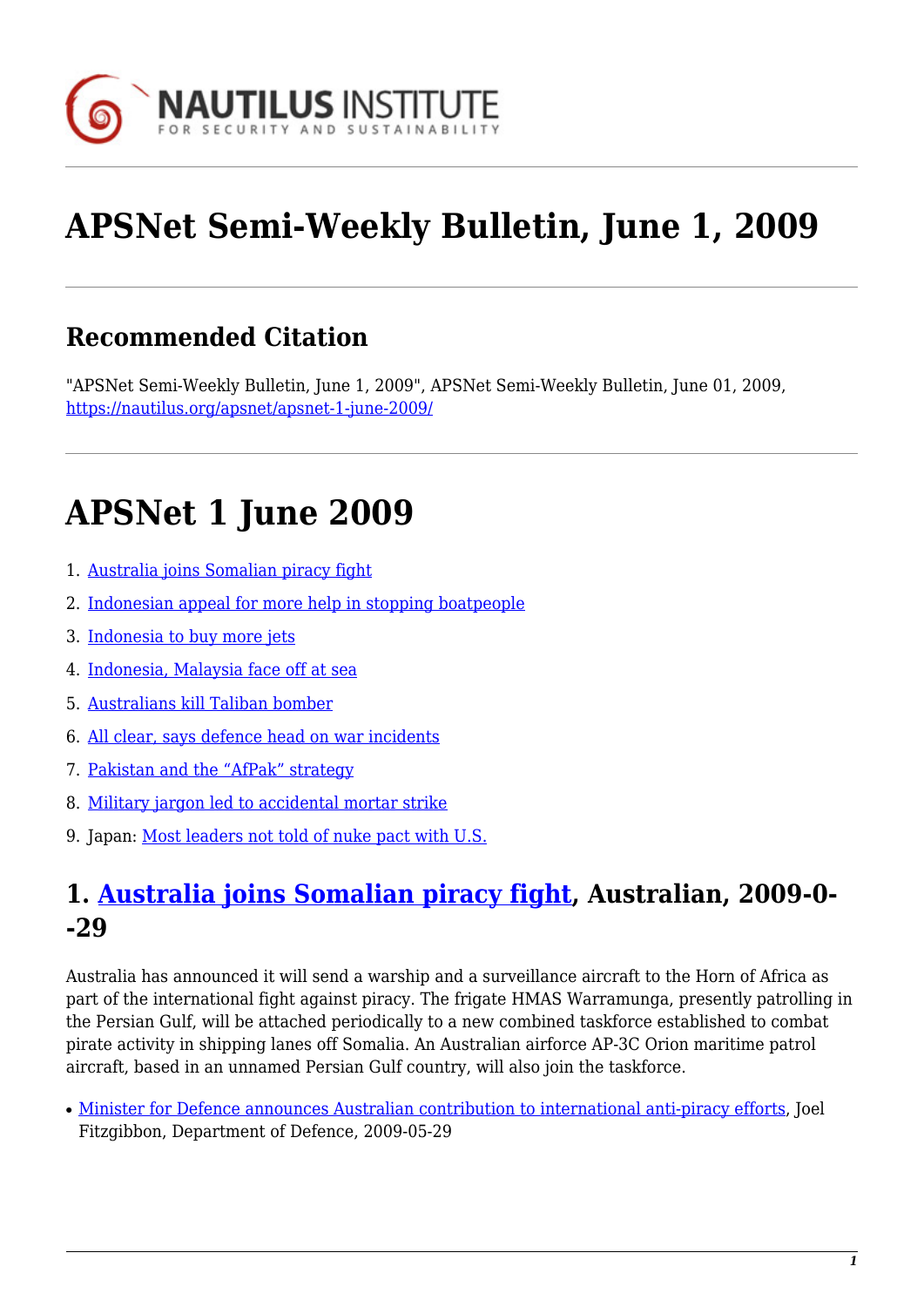## **2. [Indonesian appeal for more help in stopping boatpeople](http://www.theaustralian.news.com.au/story/0,25197,25564624-25837,00.html), Patrick Walters, Australian, 2009-06-01**

While Indonesia's underfunded and overstretched navy engages in some maritime surveillance around NTT's 450 islands, the Deputy Governor makes it clear he would like more help from Australia. Mr Foenai called for restoration of direct air links between Kupang and Darwin, which ceased this year.

- [Border Protection Command,](http://www.bpc.gov.au/site/page.cfm?u=5765) Australian Govertment
- [Operation RESOLUTE,](http://www.defence.gov.au/opEx/global/opresolute/index.htm) Department of Defence

## <span id="page-1-0"></span>**3. [Indonesia to buy more jets](http://www.straitstimes.com/Breaking News/SE Asia/Story/STIStory_383662.html), Straits Times, 2009-05-30**

The country aims to raise its defence spending to 1.2 per cent of gross domestic product within five years, from 0.68 per cent or 33.6 trillion rupiah (S\$4.76 billion) now, Mr Sudarsono said. Mr Sudarsono said the defence spending of the world's fourth-most populous nation, was far below neighbouring countries such as Singapore, Australia and Malaysia.

• [Asians talk of peace, haggle over arms,](http://www.reuters.com/article/worldNews/idUSTRE54U0JG20090531) Nopporn Wong-Anan, Reuters, 2009-05-31

### <span id="page-1-1"></span>**4. [Indonesia, Malaysia face off at sea,](http://www.asiasentinel.com/index.php?option=com_content&task=view&id=1901&Itemid=178) Asian Sentinel, 2009- 05-29**

An unlikely naval confrontation has broken out between Indonesia and Malaysia, with warships from the two nations challenging each other repeatedly in the disputed oil-rich waters of the Celebes Sea east of the island of Borneo. Indonesian navy officials told local media their ships were minutes away from firing on Malaysian warships, which they charged were 12 nautical miles inside Indonesia's territory.

#### <span id="page-1-2"></span>**5. [Australians kill Taliban bomber](http://afr.com/home/login.aspx?EDP://20090529000031192726§ion=industry-capital_goods), John Kerin, AFR\*, 2009- 05-29**

Australian troops were pushing back the Taliban in Afghanistan's Oruzgan province and had killed an insurgent leader responsible for co-ordinating suicide attacks and roadside bombings Defence Force Chief Angus Houston said.

\* Subscription required.

• [Taliban lose momentum as key leader killed,](http://www.defence.gov.au/media/DepartmentalTpl.cfm?CurrentId=9144) Media Release, Department of Defence, 2009-05-28

## <span id="page-1-3"></span>**6. [All clear, says defence head on war incidents,](http://www.theage.com.au/world/all-clear-says-defence-head-on-war-incidents-20090528-boxx.html) Brendan Nicholson, Age, 2009-05-29**

Air Chief Marshal Houston said yesterday that a Defence "assessment found that there is no evidence, nor any suggestion or indication that such evidence may exist, to support media reporting that Australian special forces were involved in the incident''. About 200 Oruzgan elders gathered at the UN headquarters in Tarin Kowt to protest about the way Australians conduct raids on homes.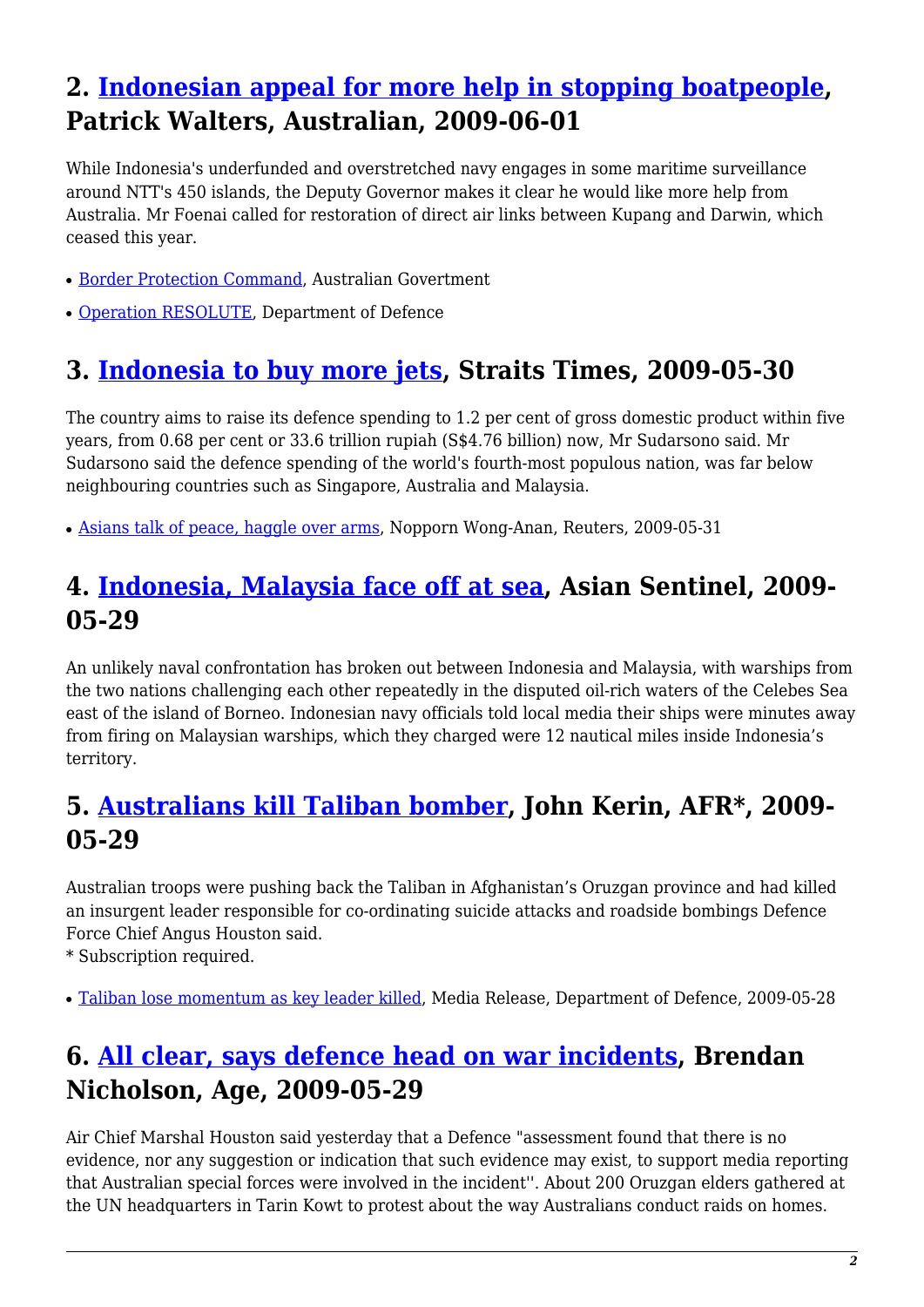- [Under cover of war](http://www.theage.com.au/national/investigations/under-cover-of-war-20090510-azac.html?page=-1), Nick McKenzie, Age, 2009-05-11
- [Chief of Defence Force update on Afghanistan operations,](http://www.defence.gov.au/media/SpeechTpl.cfm?CurrentId=9145) Air Chief Marshal Angus Houston, Department of Defence, 2009-05-28

## <span id="page-2-0"></span>**7. [Pakistan and the "AfPak" strategy](http://www.opendemocracy.net/article/pakistan-and-the-afpak-strategy), Shaun Gregory, openDemocracy, 2009-05-28**

The shape of the US's new "AfPak" strategy is now clear. For Washington, the most serious problems posed by Afghanistan and Pakistan - the Taliban, al-Qaida, and associated tribal militants - arise from the Pashtun regions of both countries. Behind the rhetoric, the decision has therefore been taken to contain the violence to these areas.

- [Pakistan's American problem](http://www.opendemocracy.net/article/pakistan-s-american-problem), Anatol Lieven, openDemocracy, 2009-05-08
- [Al-Qaeda spreads its tentacles](http://www.atimes.com/atimes/South_Asia/KE30Df01.html), Philip Smucker, Asia Times, 2009-05-30

## <span id="page-2-1"></span>**8. [Military jargon led to accidental mortar strike,](http://www.smh.com.au/world/military-jargon-led-to-accidental-mortar-strike-20090528-boxo.html) Jonathan Pearlman, SMH, 2009-05-29**

A mix-up of military jargon prompted Australian troops in Afghanistan to misinterpret an order and accidentally fire a mortar round during a battle in which up to 11 civilians were allegedly killed. An internal inquiry found the special forces had followed the rules of engagement during five mortar round firings in a battle with the Taliban last January, but a sixth round was fired accidentally and landed unobserved.

• [Inquiry Officers Report into an allegation that an indirect fire mission by Special Operations Task](http://www.defence.gov.au/coi/reports/indirectFireMission.pdf) [Group in Afghanistan on 5 January 2009 caused a number of Unintended Civilian Casualties](http://www.defence.gov.au/coi/reports/indirectFireMission.pdf), Department of Defence, 2009-05-28 [PDF 1.87 MB]

## <span id="page-2-2"></span>**9. [Most leaders not told of nuke pact with U.S.,](http://search.japantimes.co.jp/mail/nn20090601a1.html) Kyodo News, 2009-06-01**

A secret accord between Tokyo and Washington on moving U.S. nuclear weapons through Japanese territory has been controlled by top Foreign Ministry bureaucrats who have told only a handful of "trusted" prime ministers and foreign ministers of its existence, four former top ministry officials have revealed. The pact gives Japan's tacit approval that U.S. aircraft or naval vessels carrying nuclear weapons can transit Japan.

## **Nautilus Institute and affiliated information services**

- [Australian region](http://nautilus.org/austral-peace-and-security-network.html) (APSNet this newsletter): [Free subscription.](https://nautilus.org/mailman/listinfo/apsnet)
- [Northeast Asia](https://nautilus.org/napsnet/dr/index.html) (NAPSNet): [Free subscription](http://nautilus.org/napsnet/dr/index-2.html).
- [Climate change adaptation](http://nautilus.org/gci/adaptnet/adaptnet-main-page.html) (AdaptNet): [Free subscription](https://nautilus.org/mailman/listinfo/adaptnet).

For further information, please contact the APSNet editor, [Arabella Imhoff](mailto:austral@rmit.edu.au).